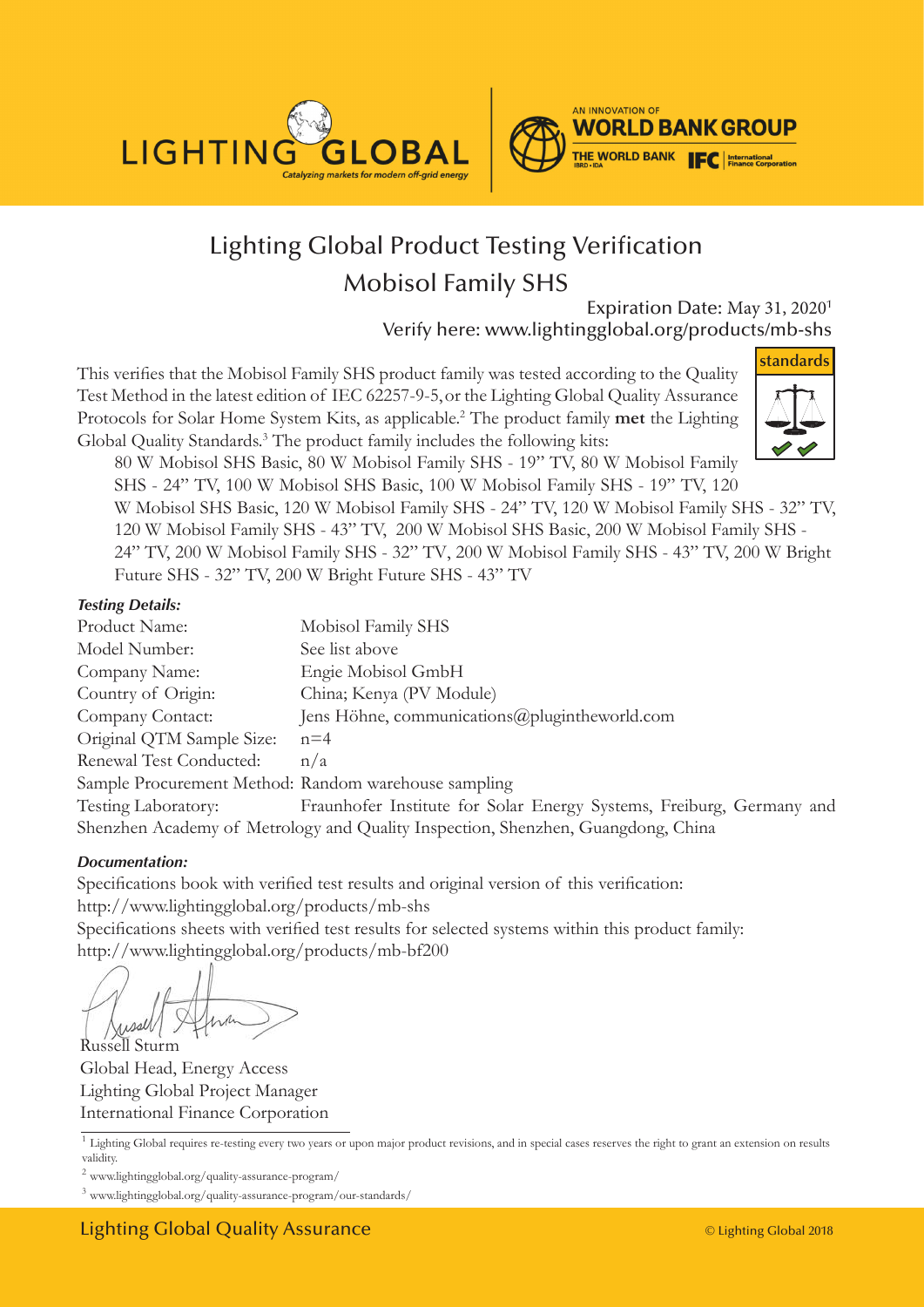## Type Approval Mobisol Family SHS

### Expiration Date: May 31, 2020<sup>1</sup> Verify here: www.lightingglobal.org/products/mb-shs

| Category                    | <b>Quality Standard</b>                                          | Verdict |
|-----------------------------|------------------------------------------------------------------|---------|
| Truth In Advertising        | Manufacturer accurately specified                                | Pass    |
|                             | Product Name and Model Number accurately specified               | Pass    |
|                             | Performance and Component Ratings accurately                     |         |
|                             | specified. Any description of the product that appears on        | Pass    |
|                             | the packaging, inside the package and in any media shall         |         |
|                             | be truthful and accurate. No statements shall mislead            |         |
|                             | buyers or end users about the utility of the product.            |         |
|                             | Numeric ratings must deviate no more than 15% from               |         |
|                             | actual performance (note that it is acceptable for actual        |         |
|                             | performance to exceed advertised performance).                   |         |
|                             | Average relative light output $\geq$ 85% of initial light output | Pass    |
|                             | at 2,000 hours with only one sample allowed to fall below        |         |
| Lumen Maintenance           | 75% OR All 6 samples maintain ≥ 95% of initial light             |         |
|                             | output at 1,000 hours                                            |         |
|                             | Any included AC-DC charger carries approval from a               | n/a     |
| <b>AC-DC Charger Safety</b> | recognized consumer electronics safety regulator                 |         |
|                             | No battery may contain cadmium or mercury at levels              | Pass    |
| <b>Battery Composition</b>  | greater than trace amounts                                       |         |
| <b>Battery Protection</b>   | Protected by an appropriate charge controller that               | Pass    |
|                             | prolongs battery life and protects the safety of the user.       |         |
|                             | 5 out of 6 samples must meet the requirements outlined           |         |
|                             | in Lighting Global Quality Standards.                            |         |
|                             | The average capacity loss of 6 samples must not exceed           | Pass    |
|                             | 25% and only one sample may have a capacity loss greater         |         |
| <b>Battery Durability</b>   | than 35% following the battery durability storage test as        |         |
|                             | defined in IEC/TS 62257-9-5 Annex BB*                            |         |
|                             | *This product also meets the Battery Longevity                   |         |
|                             | requirement described in KS 2542:2014: the measured              |         |
|                             | capactity after storage is at least 80% of the measured          |         |
|                             | capacity before storage; no more than 1/6 samples fail           |         |
| Physical Ingress            | Minimum IP2X for all products, IP3X for PV modules,              | Pass    |
| Protection                  | and IP5X for fixed integrated outdoor products                   |         |
| Water Ingress<br>Protection | Degree of protection required is based on product type:          | Pass    |
|                             | Fixed separate (indoor): No protection required                  |         |
|                             | Portable separate: Occasional exposure to rain                   |         |
|                             | Portable integrated: Frequent exposure to rain                   |         |
|                             | Fixed integrated (outdoor): Permanent outdoor exposure           |         |
|                             | PV modules: Outdoor rooftop installation                         |         |